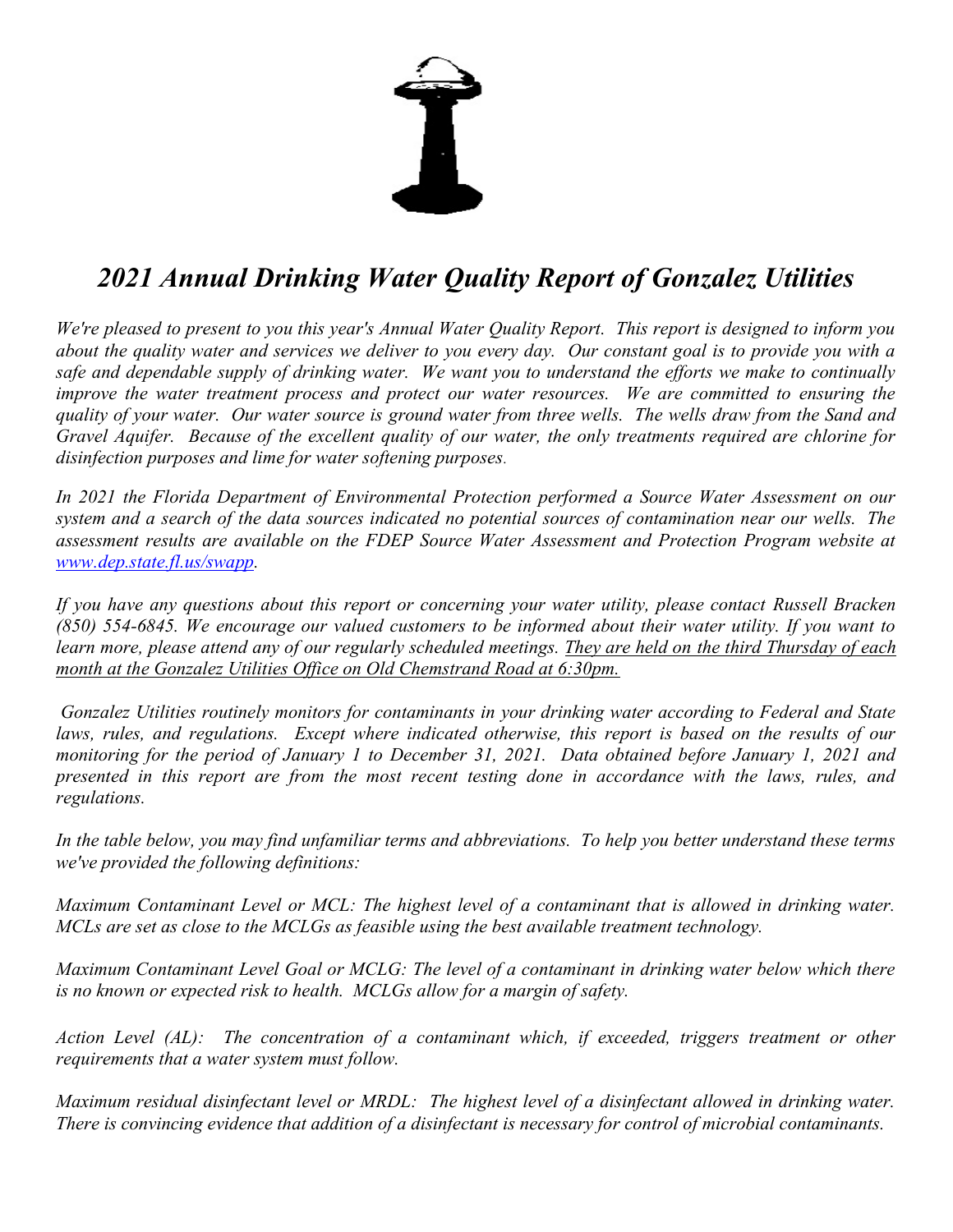Maximum residual disinfectant level goal or MRDLG: The level of a drinking water disinfectant below which there is no known or expected risk to health. MRDLGs do not reflect the benefits of the use of disinfectants to control microbial contaminants.

Not Detected (ND): Indicates that the substance was not found by laboratory analysis.

Parts per billion (ppb) or Micrograms per liter ( $\mu$ g/l) -- One part by weight of analyte to 1 billion parts by weight of the water sample.

Parts per million (ppm) or Milligrams per liter (mg/l) -- One part by weight of analyte to 1 million parts by weight of the water sample.

Picocurie per liter  $(pCi/L)$ : Measure of the radioactivity in water.

## 2021 CONTAMINANTS TABLE

| <b>Radioactive Contaminants</b>                                         |                              |                                                      |                          |                                   |                                |                       |                                                                                                      |  |
|-------------------------------------------------------------------------|------------------------------|------------------------------------------------------|--------------------------|-----------------------------------|--------------------------------|-----------------------|------------------------------------------------------------------------------------------------------|--|
| Contaminant and<br><b>Unit of Measurement</b>                           | Dates of<br>sampling (mo/yr) | <b>MCL</b><br><b>Violation Y/N</b>                   | Level<br><b>Detected</b> | Range of<br><b>Results</b>        | <b>MCLG</b>                    | <b>MCL</b>            | <b>Likely Source of</b><br>Contamination                                                             |  |
| Radium $226 + 228$ or<br>combined radium<br>(pCi/L)                     | March 2017 &<br>August 2020  | N                                                    | 1.41                     | $ND - 1.41$                       | $\mathbf{0}$                   | 5                     | Erosion of natural<br>deposits                                                                       |  |
| <b>Inorganic Contaminants</b>                                           |                              |                                                      |                          |                                   |                                |                       |                                                                                                      |  |
| <b>Contaminant and</b><br><b>Unit of Measurement</b>                    | Dates of<br>sampling (mo/yr) | <b>MCL</b><br><b>Violation Y/N</b>                   | Level<br><b>Detected</b> | <b>Range of</b><br><b>Results</b> | <b>MCLG</b>                    | MCL                   | <b>Likely Source of</b><br>Contamination                                                             |  |
| Barium (ppm)                                                            | April & August<br>20         | N                                                    | 0.018                    | $0.012 - 0.018$                   | 2                              | $\overline{c}$        | Discharge of drilling<br>wastes; discharge from<br>metal refineries; erosion<br>of natural deposits. |  |
| Nitrate (as Nitrogen)<br>(ppm)                                          | June 21                      | N                                                    | 0.97                     | $.018 - .97$                      | 10                             | 10                    | Runoff from fertilizer<br>use; leaching from septic<br>tanks, sewage; erosion of<br>natural deposits |  |
| Sodium (ppm)                                                            | April & August<br>20         | N                                                    | 9.0                      | $2.4 - 9.0$                       | N/A                            | 160                   | Salt water intrusion,<br>leaching from soil                                                          |  |
| <b>Stage 2 Disinfectants and Disinfection By-Products</b>               |                              |                                                      |                          |                                   |                                |                       |                                                                                                      |  |
| Disinfectant or<br><b>Contaminant and</b><br><b>Unit of Measurement</b> | Dates of sampling<br>(mo/yr) | <b>MCL</b> or<br><b>MRDL</b><br><b>Violation Y/N</b> | Level<br><b>Detected</b> | <b>Range of</b><br><b>Results</b> | <b>MCLG</b> or<br><b>MRDLG</b> | MCL or<br><b>MRDL</b> | <b>Likely Source of</b><br>Contamination                                                             |  |
| Chlorine (ppm)-<br>Stage 1                                              | Jan-Dec 21                   | N                                                    | 1.01                     | $0.91 - 1.1$                      | <b>MRDLG</b><br>$=4$           | $MRDL =$<br>4.0       | Water additive used to<br>control microbes                                                           |  |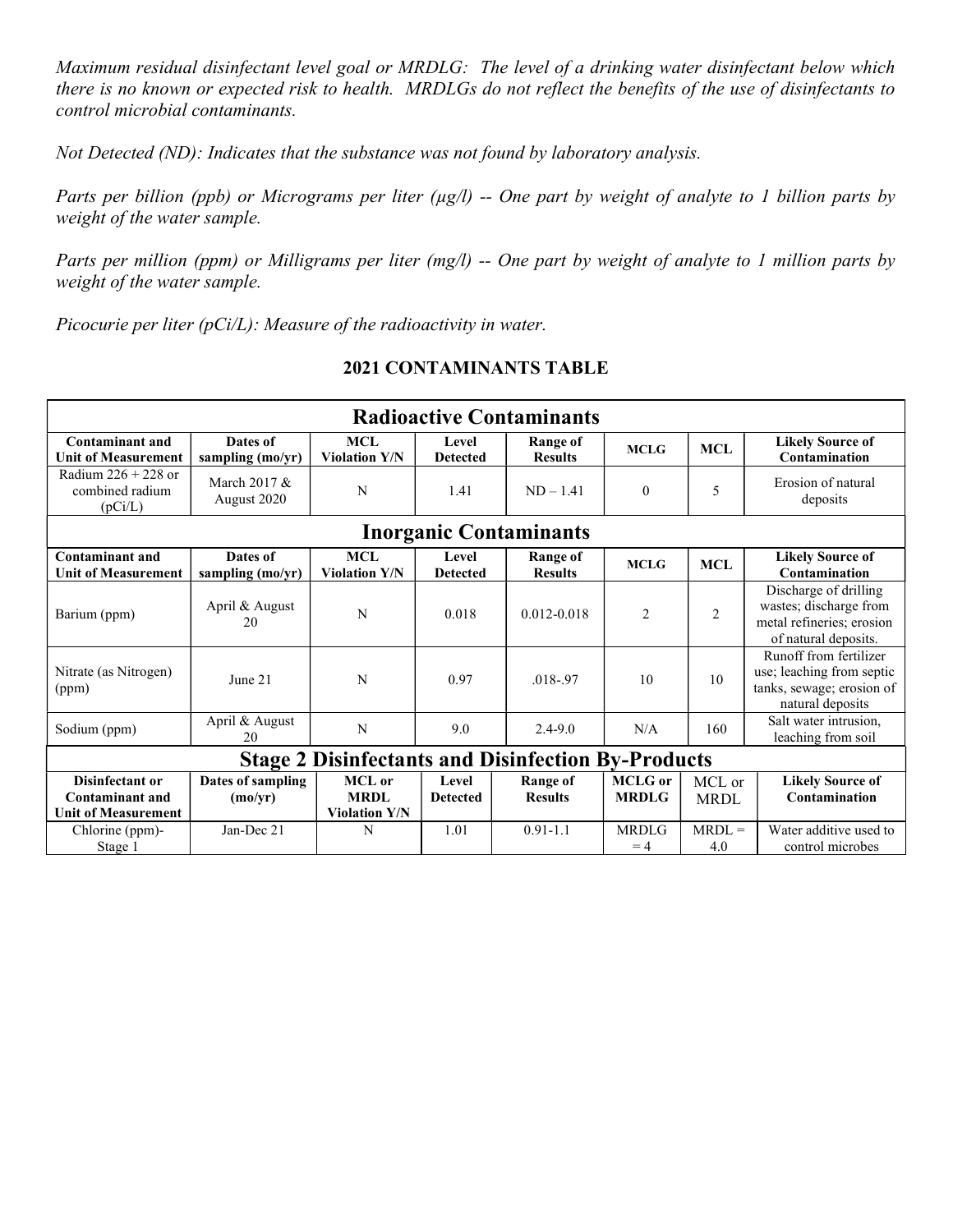| <b>Lead and Copper (Tap Water)</b>                      |                                   |                                 |                              |                                              |             |                         |                                                                                                              |  |
|---------------------------------------------------------|-----------------------------------|---------------------------------|------------------------------|----------------------------------------------|-------------|-------------------------|--------------------------------------------------------------------------------------------------------------|--|
| <b>Contaminant and</b><br>Unit of<br><b>Measurement</b> | Dates of<br>sampling<br>(mo./yr.) | AL.<br><b>Exceeded</b><br>(Y/N) | 90th<br>Percentile<br>Result | No. of sampling<br>sites exceeding<br>the AL | <b>MCLG</b> | AL<br>(Action<br>Level) | <b>Likely Source of Contamination</b>                                                                        |  |
| Copper (tap water)<br>(ppm)                             | Jan-Dec $20$                      | N                               | 0.11                         | $0 \text{ of } 20$                           | 1.3         | 1.3                     | Corrosion of household plumbing<br>systems; erosion of natural deposits;<br>leaching from wood preservatives |  |
| Lead (tap water)<br>(ppb)                               | Jan-Dec 20                        | N                               | 0.5                          | $0$ of $20$                                  |             | 15                      | Corrosion of household plumbing<br>systems; erosion of natural deposits                                      |  |

If present, elevated levels of lead can cause serious health problems, especially for pregnant women and young children. Lead in drinking water is primarily from materials and components associated with service lines and home plumbing. Gonzalez Utility is responsible for providing high quality drinking water but cannot control the variety of materials used in plumbing components. When your water has been sitting for several hours, you can minimize the potential for lead exposure by flushing your tap for 30 seconds to 2 minutes before using water for drinking or cooking. If you are concerned about lead in your water, you may wish to have your water tested. Information on lead in drinking water, testing methods, and steps you can take to minimize exposure is available from the Safe Drinking Water Hotline or at http://www.epa.gov/safewater/lead.

The sources of drinking water (both tap water and bottled water) include rivers, lakes, streams, ponds, reservoirs, springs, and wells. As water travels over the surface of the land or through the ground, it dissolves naturally occurring minerals and, in some cases, radioactive material, and can pick up substances resulting from the presence of animals or from human activity.

Contaminants that may be present in source water include:

- (A) Microbial contaminants, such as viruses and bacteria, which may come from sewage treatment plants, septic systems, agricultural livestock operations, and wildlife.
- (B) Inorganic contaminants, such as salts and metals, which can be naturally-occurring or result from urban stormwater runoff, industrial or domestic wastewater discharges, oil and gas production, mining, or farming.
- (C) Pesticides and herbicides, which may come from a variety of sources such as agriculture, urban stormwater runoff, and residential uses.
- (D) Organic chemical contaminants, including synthetic and volatile organic chemicals, which are byproducts of industrial processes and petroleum production, and can also come from gas stations, urban stormwater runoff, and septic systems.
- (E) Radioactive contaminants, which can be naturally occurring or be the result of oil and gas production and mining activities.

To ensure that tap water is safe to drink, the EPA prescribes regulations, which limit the number of certain contaminants in water provided by public water systems. The Food and Drug Administration (FDA) regulations establish limits for contaminants in bottled water, which must provide the same protection for public health.

Drinking water, including bottled water, may reasonably be expected to contain at least small amounts of some contaminants. The presence of contaminants does not necessarily indicate that the water poses a health risk. More information about contaminants and potential health effects can be obtained by calling the Environmental Protection Agency's Safe Drinking Water Hotline at 1-800-426-4791.